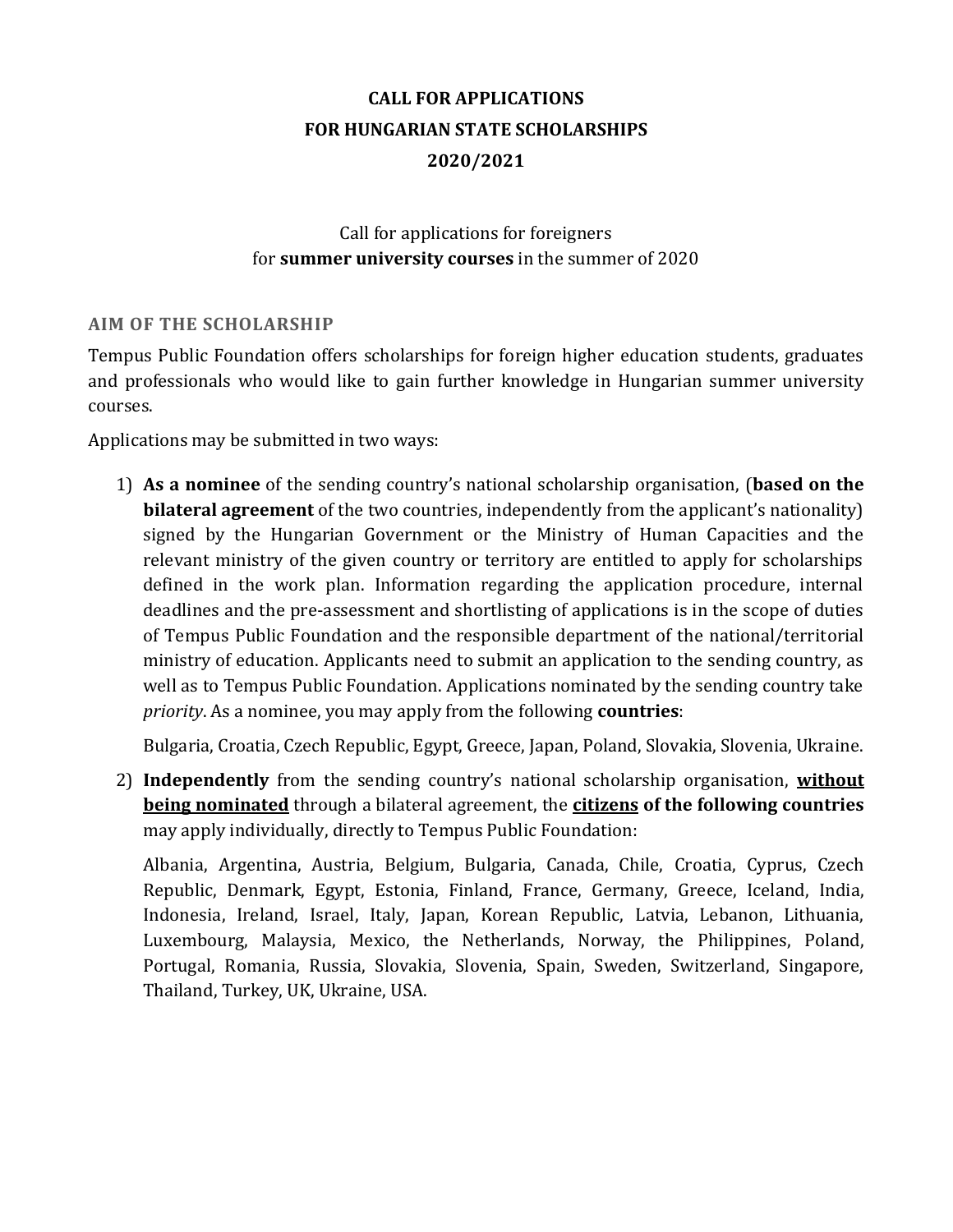# **2020 summer courses (2-4 weeks)**

Organizer institutions offer Hungarian as a foreign language, Hungarology and thematic (nonlinguistic) courses for foreign (non-native Hungarian speaker) participants.

Applicants may select 3 options in order of preference from the list provided in the appendix of this Call for application and on [www.tka.hu](http://www.tka.hu/). However, the scholarship allows scholarship holders to participate only in one course. The placement of the applicants depend on the capacity of the receiving institutions, therefore applicants may be accepted in either of the institutions they selected previously, independently from their order of preference.

The following are not entitled to apply:

- **Foreign citizens with an immigration/ settlement permit or in the course of applying for** such a permit in Hungary
- $\triangleright$  Dual (Hungarian and other) citizens
- Foreign citizens with permanent residence in Hungary
- **Foreign citizens employed on a permanent basis as defined by the Hungarian Labour Law**
- $\rightarrow$  Students in employment applying for part-time or correspondence study programmes,
- Holders of other types of scholarships granted by Tempus Public Foundation, the EU or the Hungarian State.

# **AGE LIMIT FOR APPLICANTS**

 $\overline{a}$ 

Applicants must be over 18 at the time of submitting the application. There is no age limit.

# **FURTHER IMPORTANT INFORMATION**

**Only one application may be submitted to summer courses.** In case of applying for more than one scholarship, the latest one will be taken into consideration. Within the application the order of preference for the chosen summer courses needs to be indicated.

During one application cycle within the bilateral state scholarship programme, beside summer courses, additional applications may be submitted for partial/semester studies, full degree studies<sup>1</sup> or research stay in case they do not overlap in time. Only two scholarships may be granted.

Scholarship-holders must stay in Hungary during the entire period of their studies.

 $1$  In case an application for full degree studies is submitted, too, summer courses can only be attended before the start of the full degree studies.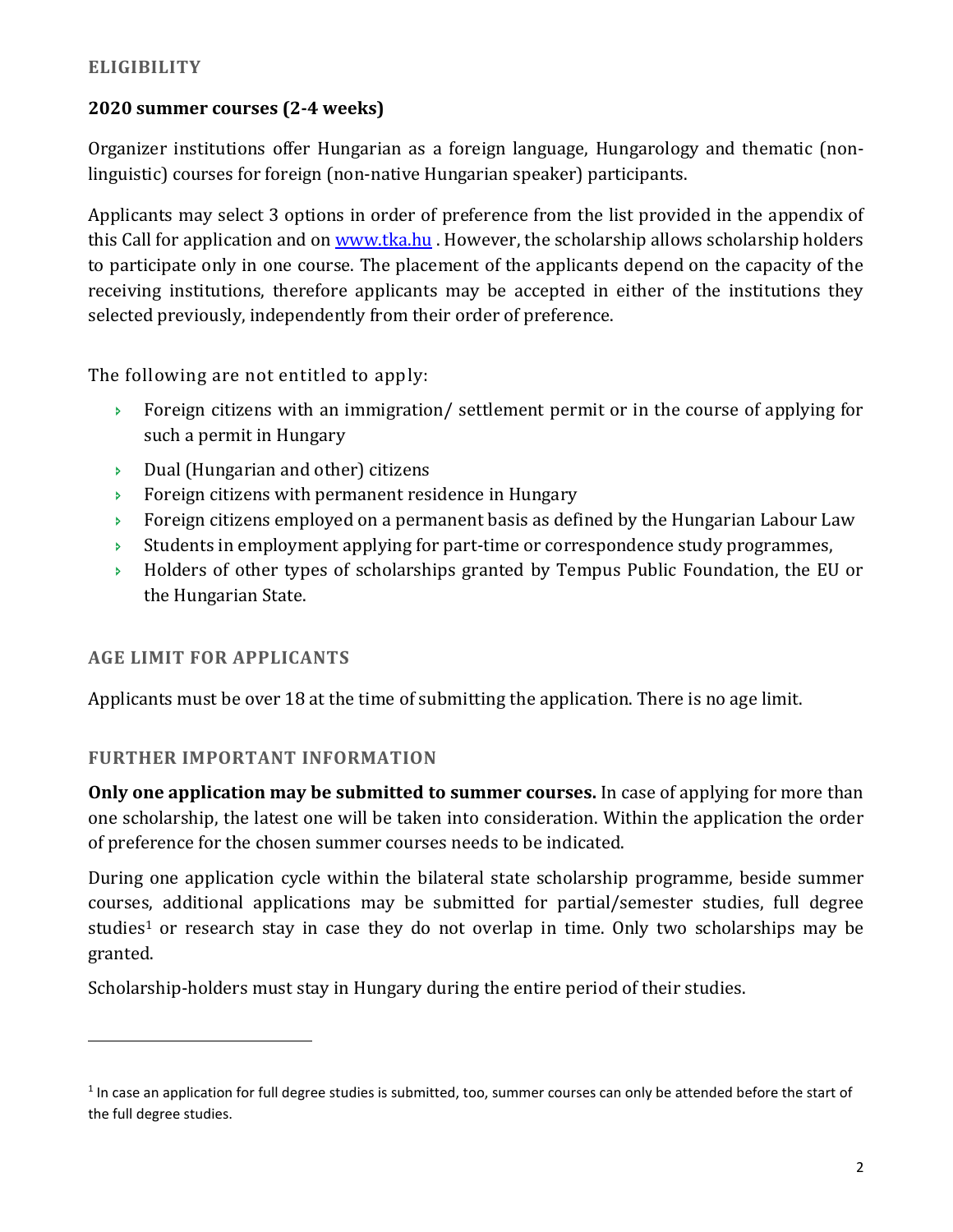In case of receiving other **Hungarian-state or EU scholarships granted by Tempus Public Foundation for the same time period**, applicants are not eligible for the Bilateral State Scholarship.

# **SUBMITTING THE APPLICATION**

Applicants should submit their applications **in the online system** of Tempus Public Foundation [\(https://scholarship.hu\)](http://www.scholarship.hu/).

- Applicants should **register** online with a user ID and password.
- After registration, the CV tab should be filled in and applications documents should be attached under 'Documents to be submitted'.
- For online application, a **technical guide** can be found on our webpage [\(https://tka.hu/international-programmes/4133/information-for-applicants\)](https://tka.hu/international-programmes/4133/information-for-applicants).

# **Deadline: Thursday, 12 March 2020, 11 pm**

## **Please note that applications with formal errors and incomplete applications cannot be accepted and they will be automatically rejected.**

# **In case of several applications, the last one will be considered as valid.**

Note: Applicants applying (being nominated) under the bilateral agreement system should submit their applications and required documents to the organization responsible for scholarships in the sending relation, too. These scholarship offices or responsible ministries work with individual deadlines. Applicants are advised to contact the responsible organisation of their sending country as soon as possible so that the given relation can officially rank and nominate the applications to Tempus Public Foundation.

### **DOCUMENTS TO BE SUBMITTED**

Applications have to include the below-listed documents.

The language of the **documents can be Hungarian, English, French or German**. If they are not written in either of these four languages, their **official Hungarian or English translations** must also be attached. (Documents with the stamp and signature of the issuing institution on letterhead can be considered as official, there is no need to have it translated by a translator office.)

- 1. **Application form** of Tempus Public Foundation (downloadable from the online system) *After signing and dating the document*, it shall be uploaded scanned.
- 2. **Letter of motivation** minimum 1, maximum 2 pages long
- 3. **Transcript of records** (original copy and its certified Hungarian or English translation)
	- for university students: copy of the transcript of records of the last completed semester
	- for graduates: copy of the highest degree/diploma of higher education.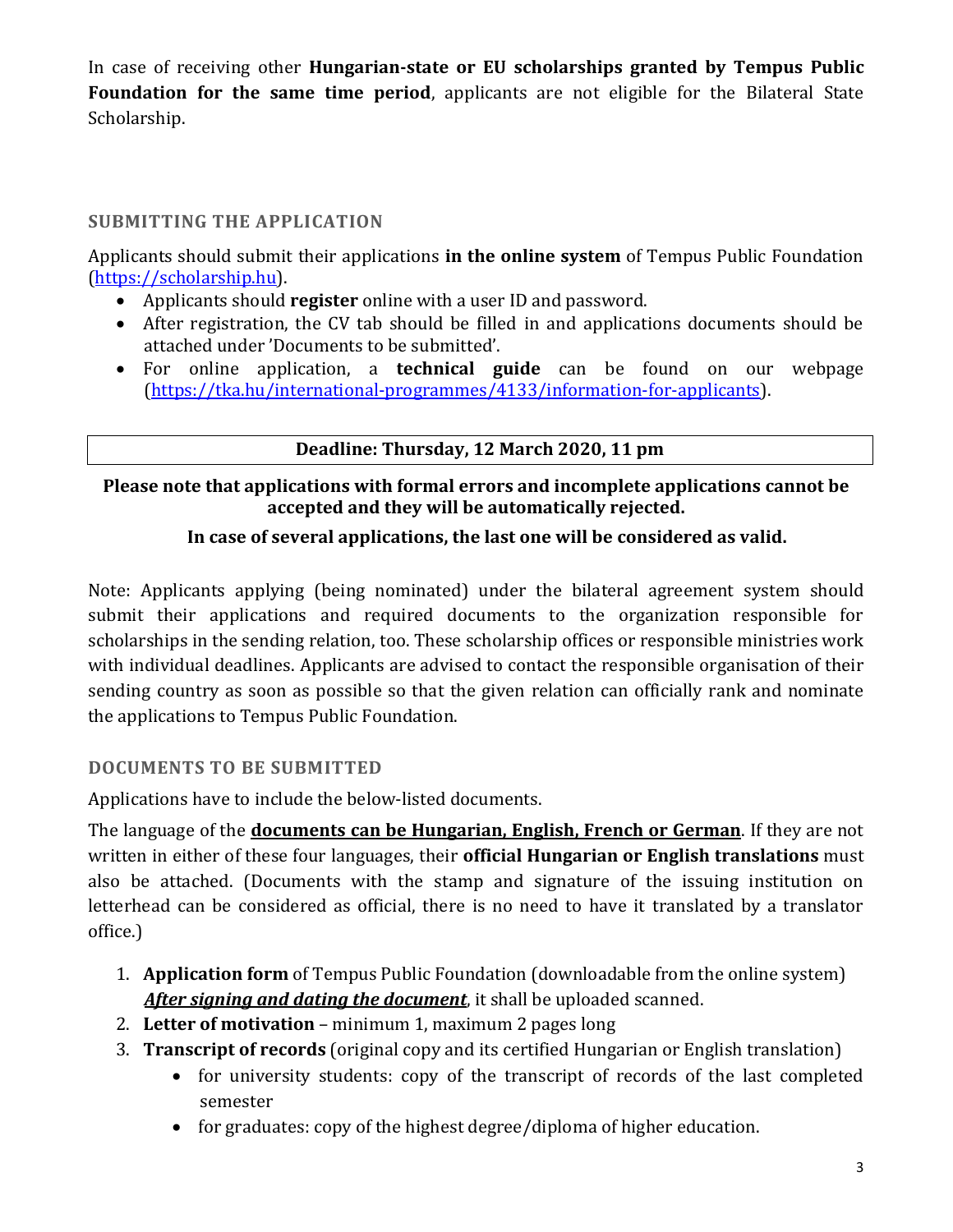- 4. **Proof of (Hungarian or English) language proficiency** required for the summer university course. In case of Hungarian courses, if the applicant has a Hungarian knowledge, it can be any type of Hungarian language exam certificate, or a formal certificate (in Hungarian or English) issued by the sending institution/workplace, foreign Hungarian Institute or a Hungarian consul, marking the level of the knowledge. Without a Hungarian knowledge: any kind of certificate of an at least B2-level English knowledge (language exam certificate, certificate issued by a language department or lectorate) because the mediatory language is English in the courses.
- 5. A **Letter of Recommendation** issued by a teacher of the sending higher education institution/employer (with letterhead and signature and/or stamp)

#### **APPLICATION PROCEDURE**

The Hungarian party first evaluates the applicants' eligibility, then evaluates applications nominated and ranked by partner offices, as well as individually submitted applications.

After carrying out a formal assessment by Tempus Public Foundation, formally correct applications will be evaluated professionally along the requirements listed in the Call for applications.

Preference is given to applicants **nominated by their sending relation under the bilateral agreement scheme** in the selection procedure.

Any kind of undue influence on the professional evaluation or the application procedure cause immediate exclusion from the selection procedure.

Scholarships are granted by the Board of Trustees of Tempus Public Foundation in the name of the Minister responsible for education in Hungary.

**All applicants (and in case of nomination, the national/territorial partner offices, too) will be informed of the final result of the application (awarded scholarship/waiting list/rejection) electronically (in special circumstances, by post, too) by Tempus Public Foundation.** At the same time successful applicants will be provided with information concerning the terms and conditions needed to organise their stay in Hungary, in May-June 2020. Tempus Public Foundation informs the host institute, as well.

There is no appeal to the decision.

#### **FINANCIAL PROVISIONS**

The scholarship is the participation fee which includes the classes, accommodation and meals.

#### **ADDITIONAL INFORMATION ON FINANCIAL PROVISIONS**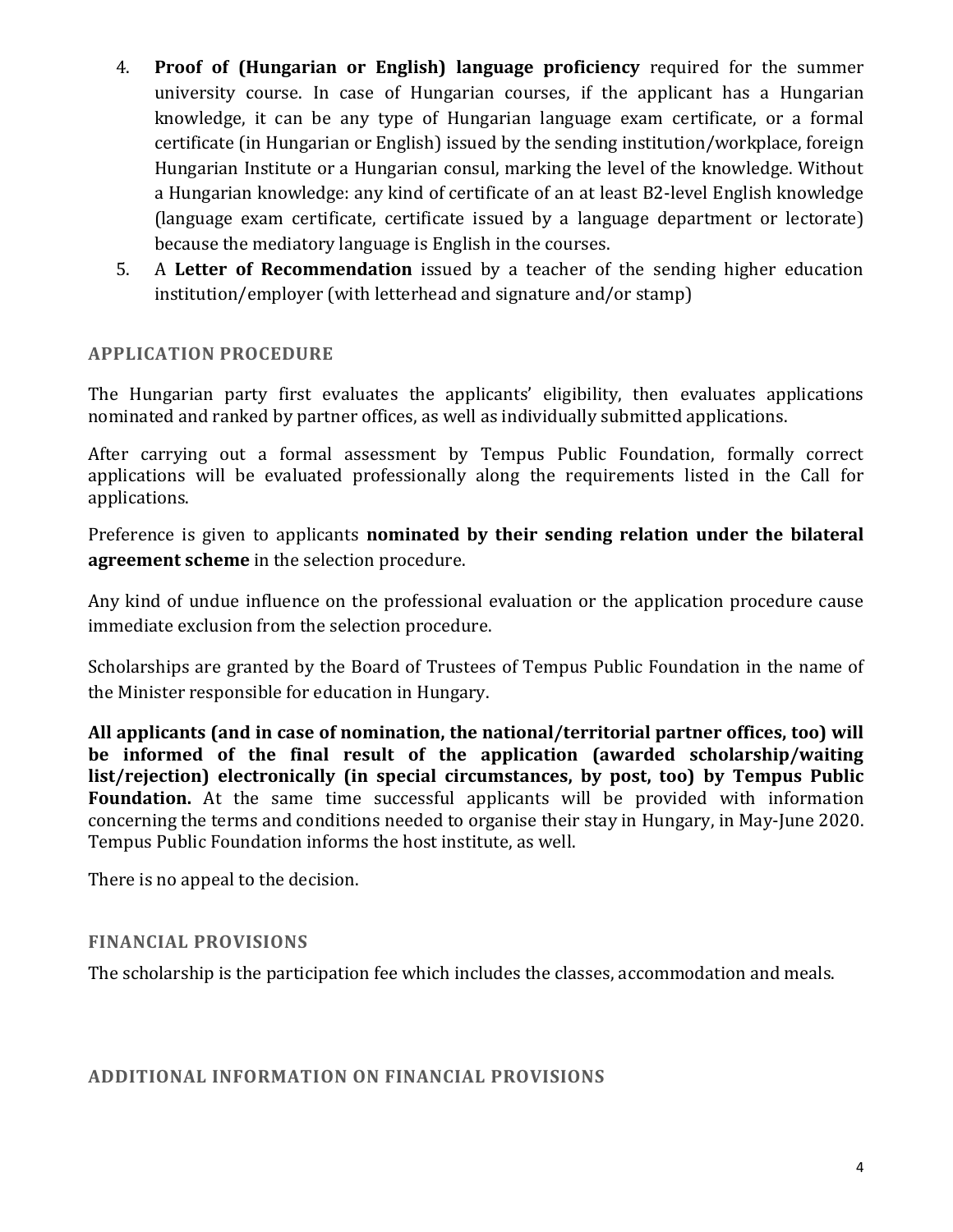In case of receiving any **other Hungarian-state or EU scholarships** granted by Tempus Public Foundation for the same time period, applicants are not eligible for the Bilateral State Scholarship. In case scholarship holders are granted another scholarship or get any other financial support (wage) for the same scholarship period, they must withdraw their state scholarship.

The scholarship is meant to contribute to the living expenses of only one person, it does not necessarily cover all expenses during the scholarship period. There is no financial support for visa fees and any allowance for accompanying persons. Apart from the above-mentioned costs, Tempus Public Foundation cannot ensure any other allowance or support.

### **UTILIZATION PERIOD**

Scholarships have to be implemented during the summer of 2020. The duration and length of summer university courses are predefined and cannot be changed.

#### **POSTPONEMENT**

The granted scholarship can only be used within the utilization period indicated in the call, so it cannot be postponed to the following academic year.

#### **RESIGNATION**

In case the applicant cannot or do not want to use the scholarship within the period approved by the decision of Tempus Public Foundation, it can be granted for the following academic year only by submitting a new application.

### **TRAVEL EXPENSES**

Travel expenses to Hungary, within Hungary and back to the country of origin are not covered by Tempus Public Foundation.

### **THE SCHOLARSHIP AS AN INCOME**

According to point 4.7. of Appendix 1 of Law CXVII of 1995, based on bilateral and multilateral international agreements, scholarships, other grants or subsidies granted to domestic and foreign individuals, within the framework of international educational and research and mobility programmes financed from EU and domestic budgets, are considered as tax-free incomes.

#### **OBLIGATIONS OF THE SCHOLAR**

Should there be any personal changes in personal data (especially change of permanent address, e-mail address, phone number), the applicant has to notify Tempus Public Foundation immediately.